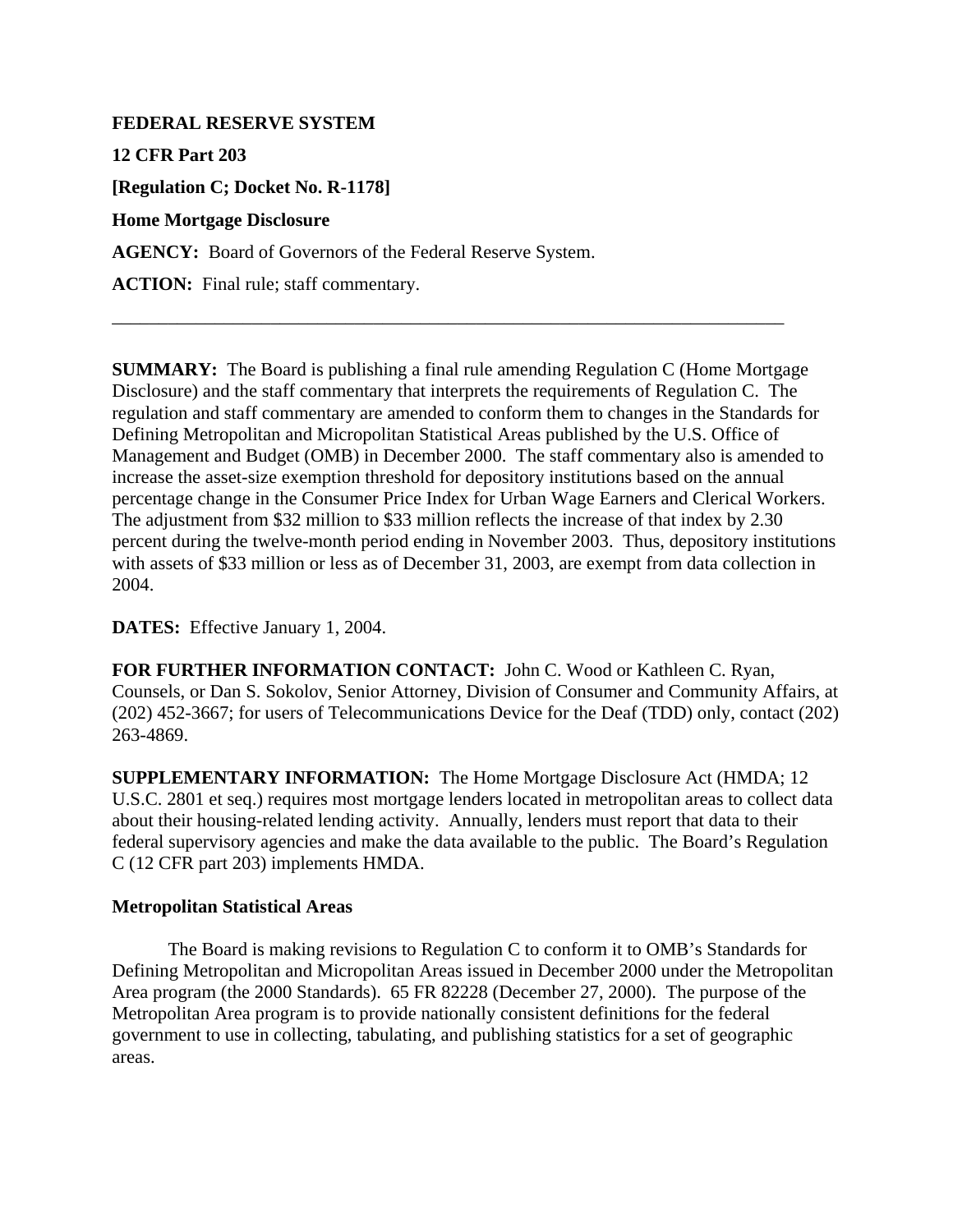Regulation C has incorporated OMB's definitions of a Metropolitan Statistical Area (MSA) and a Primary Metropolitan Statistical Area (PMSA) for determining coverage under HMDA, reporting property location, providing disclosures and reports of lending activity, and posting notices about the availability of HMDA data. OMB's 1990 standards defined an MSA as an urbanized area with at least 50,000 population. See, e.g., 63 FR 70526, 70531 (December 21, 1998). Large MSAs of 1 million or more population were called Consolidated Metropolitan Statistical Areas (CMSAs); CMSAs were subdivided into two or more PMSAs (generally a county or group of counties with at least 100,000 population). Regulation C provided that the relevant geographic unit was the PMSA; if the lender or the property was located in an MSA that was not large enough to be a CMSA, then the MSA was the applicable geographic unit. CMSAs were not used under HMDA.

 The 2000 standards supersede OMB's 1990 standards, necessitating a change to Regulation C. Although the 2000 standards retain the concept of an MSA as an urbanized area of 50,000 or more population, the standards no longer designate areas as CMSAs and PMSAs. Instead, the 2000 standards provide that a large MSA (with a population of at least 2.5 million) is divided into "Metropolitan Divisions." Each Metropolitan Division consists of one or more counties that represent an employment center within an MSA.

In June 2003, OMB released the list of MSAs and Metropolitan Divisions, Micropolitan Statistical Areas, and Combined Statistical Areas, based on the application of the 2000 standards to data from the 2000 Census. Each MSA and Metropolitan Division is assigned a 5-digit number (previously, all MSAs and PMSAs were assigned 4-digit numbers). OMB Bulletin No. 03-04, June 6, 2003. In July 2003, the FFIEC instructed lenders to use the newly released MSAs and Metropolitan Divisions for collecting and reporting HMDA data beginning January 1, 2004. See http://www.ffiec.gov/hmda/pdf/spec2004.pdf. Regulation C refers to the MSA and the PMSA for determining coverage under HMDA, reporting property location, providing disclosures and reports of lending activity, and posting notices about the availability of HMDA data. The MSA, and in the case of large MSAs, the Metropolitan Division, are the geographic units most analogous to MSAs and PMSAs under the 1990 standards. Thus, their use minimizes any disruption in HMDA data caused by the changes to OMB standards.

The revisions to Regulation C formalize the FFIEC's July 2003 guidance. The regulation, Appendix A, and the staff commentary are amended to use the terms "MSA" and "Metropolitan Division." Additionally, references to obsolete Census materials have been deleted from Appendix A.

#### **Asset threshold**

 Provisions of the Economic Growth and Regulatory Paperwork Reduction Act of 1996 (codified at 12 U.S.C. 2808(b)) amended HMDA to expand the exemption for small depository institutions. Prior to 1997, HMDA exempted depository institutions with assets totaling \$10 million or less, as of the preceding year-end. The statutory amendment increased the asset-size exemption threshold by requiring a one-time adjustment of the \$10 million figure based on the percentage by which the Consumer Price Index for Urban Wage Earners and Clerical Workers (CPIW) for 1996 exceeded the CPIW for 1975, and provided for annual adjustments thereafter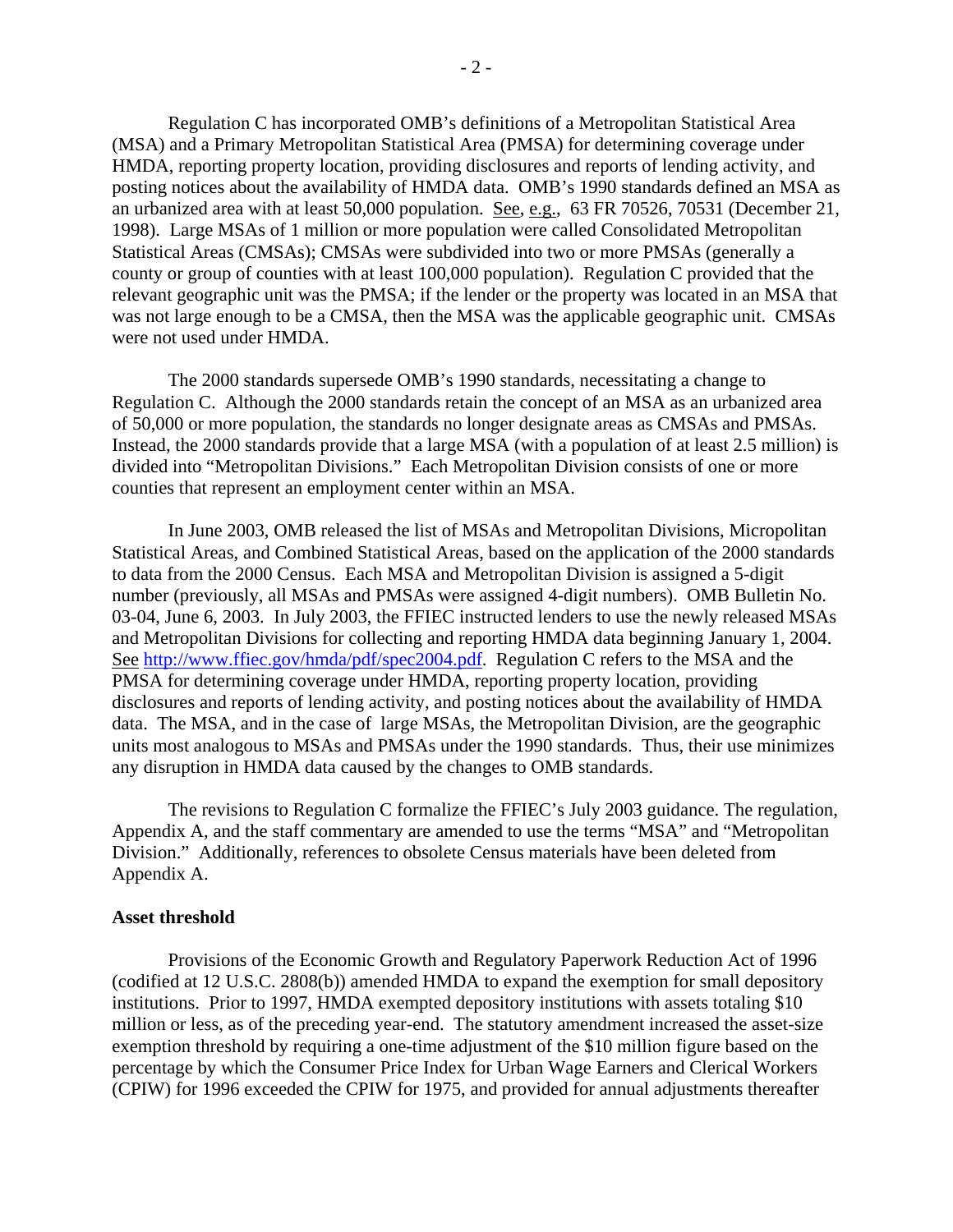based on the annual percentage increase in the CPIW. The one-time adjustment increased the exemption threshold to \$28 million for 1997 data collection.

Section  $203.2(e)(1)(i)$  of Regulation C provides that the Board will adjust the threshold based on the year-to-year change in the average of the CPIW, not seasonally adjusted, for each twelve-month period ending in November, rounded to the nearest million. Pursuant to this section, the Board raised the threshold to \$29 million for 1998 data collection, raised it to \$30 million for 1999 data collection, and kept it at that level for data collection in 2000. The Board raised the threshold to \$31 million for data collection in 2001 and to \$32 million for data collection in 2002; the Board kept the threshold at \$32 million in 2003.

 During the period ending November 2003, the CPIW increased by 2.30 percent. As a result, the exemption threshold is raised to \$33 million. Thus, depository institutions with assets of \$33 million or less as of December 31, 2003, are exempt from data collection in 2004. An institution's exemption from collecting data in 2004 does not affect its responsibility to report the data it was required to collect in 2003.

### **Final rule**

 Under the Administrative Procedure Act, notice and opportunity for public comment are not required if the Board finds that notice and public comment are unnecessary. 5 U.S.C.  $553(b)(3)(B)$ . The amendments in this notice are technical. The Board is amending various provisions of the regulation and commentary to conform them to the current OMB standards that are analogous to standards used previously under HMDA. Comment 2(e)-2 to section 203.2 of the regulation is amended to implement the increase in the exemption threshold. This amendment merely applies the formula established by Regulation C for determining adjustments to the exemption threshold. For these reasons, the Board has determined that publishing a notice of proposed rulemaking and providing opportunity for public comment are unnecessary. Therefore, the amendments are adopted in final form.

#### **List of Subjects in 12 CFR part 203**

 Banks, Banking, Federal Reserve System, Mortgages, Reporting and recordkeeping requirements.

For the reasons set forth in the preamble, the Board amends 12 CFR part 203 as follows:

## **PART 203—HOME MORTGAGE DISCLOSURE (REGULATION C)**

1. The authority citation for part 203 continues to read as follows:

**Authority:** 12 U.S.C. 2801-2810.

2. Section 203.2 is amended by revising paragraphs  $(c)(2)$ ,  $(e)(1)(ii)$ ,  $(e)(2)(ii)$ , and (j).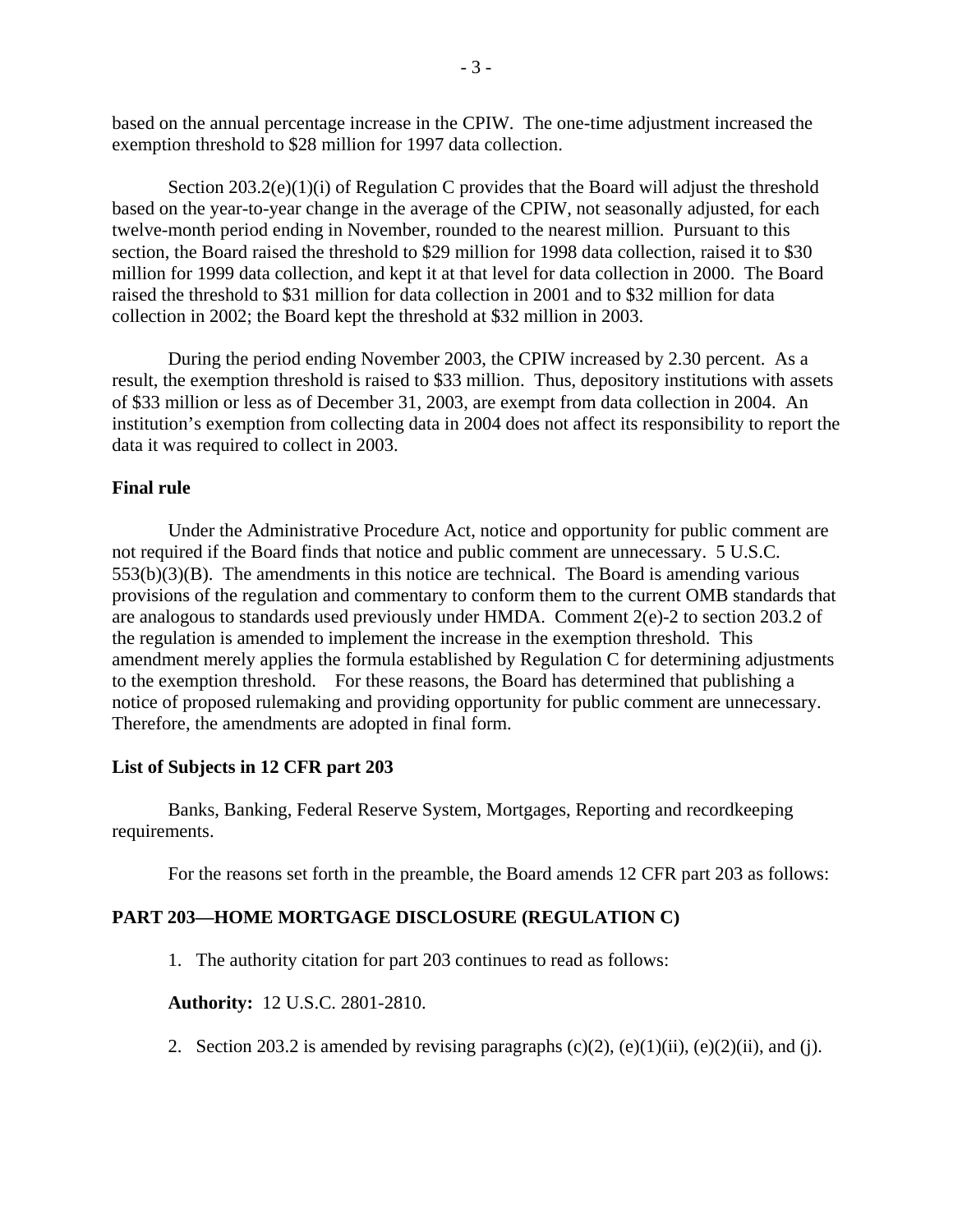Section 203.2—Definitions

\*\*\*\*\*

(c) Branch office means:

\*\*\*\*\*

(2) Any office of a for-profit mortgage-lending institution (other than a bank, savings association, or credit union) that takes applications from the public for home purchase loans, home improvement loans, or refinancings. A for-profit mortgage-lending institution is also deemed to have a branch office in an MSA or in a Metropolitan Division, if, in the preceding calendar year, it received applications for, originated, or purchased five or more home purchase loans, home improvement loans, or refinancings related to property located in that MSA or Metropolitan Division, respectively.

\*\*\*\*\*

(e) Financial institution means:

(1) A bank, savings association, or credit union that:

\*\*\*\*\*

(ii) On the preceding December 31, had a home or branch office in an MSA;

\*\*\*\*\*

 (2) a for-profit mortgage-lending institution (other than a bank, savings association, or credit union) that:

\*\*\*\*\*

(ii) On the preceding December 31, had a home or branch office in an MSA; and

\*\*\*\*\*

(j)(1) Metropolitan Statistical Area or MSA means a metropolitan statistical area as defined by the U.S. Office of Management and Budget.

(2) Metropolitan Division or MD means a metropolitan division of an MSA, as defined by the U.S. Office of Management and Budget.

\*\*\*\*\*

3. Section 203.4 is revised by amending paragraphs (a)(9) and (e).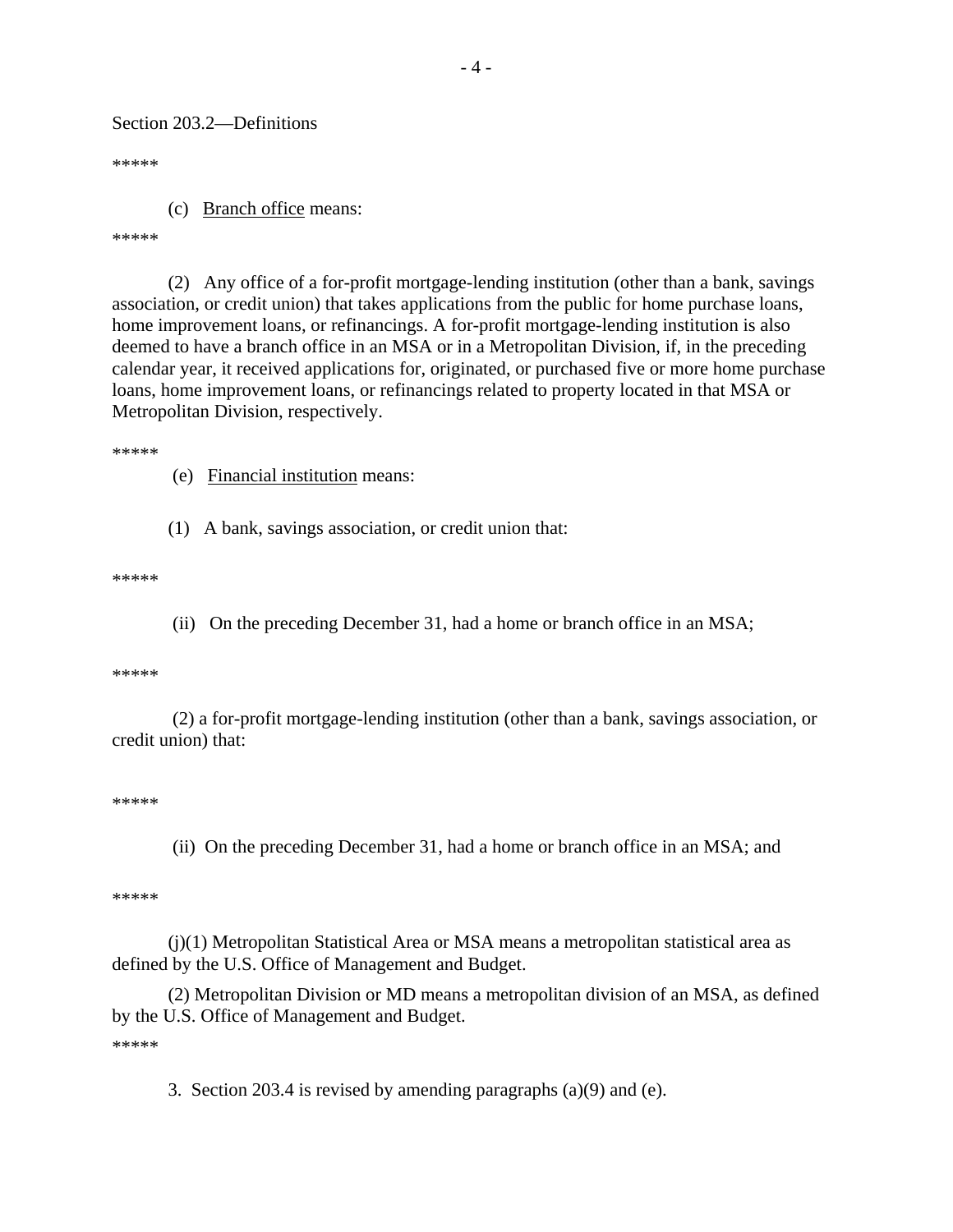SECTION 203.4—Compilation of loan data.

(a) Data format and itemization. A financial institution shall collect data regarding applications for, and originations and purchases of, home purchase loans, home improvement loans, and refinancings for each calendar year. An institution is required to collect data regarding requests under a preapproval program (as defined in section 203.2 (b)) only if the preapproval request is denied or results in the origination of a home purchase loan. All reportable transactions shall be recorded, within thirty calendar days after the end of the calendar quarter in which final action is taken (such as origination or purchase of a loan, or denial or withdrawal of an application), on a register in the format prescribed in Appendix A of this part. The data recorded shall include the following items:

\*\*\*\*\*

 (9) The location of the property to which the loan or application relates, by MSA or by Metropolitan Division, by state, by county, and by census tract, if the institution has a home or branch office in that MSA or Metropolitan Division.

\*\*\*\*\*

 (e) Data reporting for banks and savings associations that are required to report data on small business, small farm, and community development lending under CRA. Banks and savings associations that are required to report data on small business, small farm, and community development lending under regulations that implement the Community Reinvestment Act of 1977 (12 U.S.C. 2901 et seq.) shall also collect the location of property located outside MSAs and Metropolitan Divisions in which the institution has a home or branch office, or outside any MSA.

\*\*\*\*\*

4. Section 203.5 is revised by amending paragraphs  $(b)(3)(i)$  and  $(ii)$ ,  $(c)$ ,  $(e)$ , and  $(f)$ :

Section 203.5—Disclosure and reporting.

\*\*\*\*\*

(b) Public disclosure of statement.

\*\*\*\*\*

(3) In addition, an institution shall either:

(i) Make its disclosure statement available to the public, within ten business days of receiving it, in at least one branch office in each other MSA and each other Metropolitan Division where the institution has offices (the disclosure statement need only contain data relating to the MSA or Metropolitan Division where the branch is located); or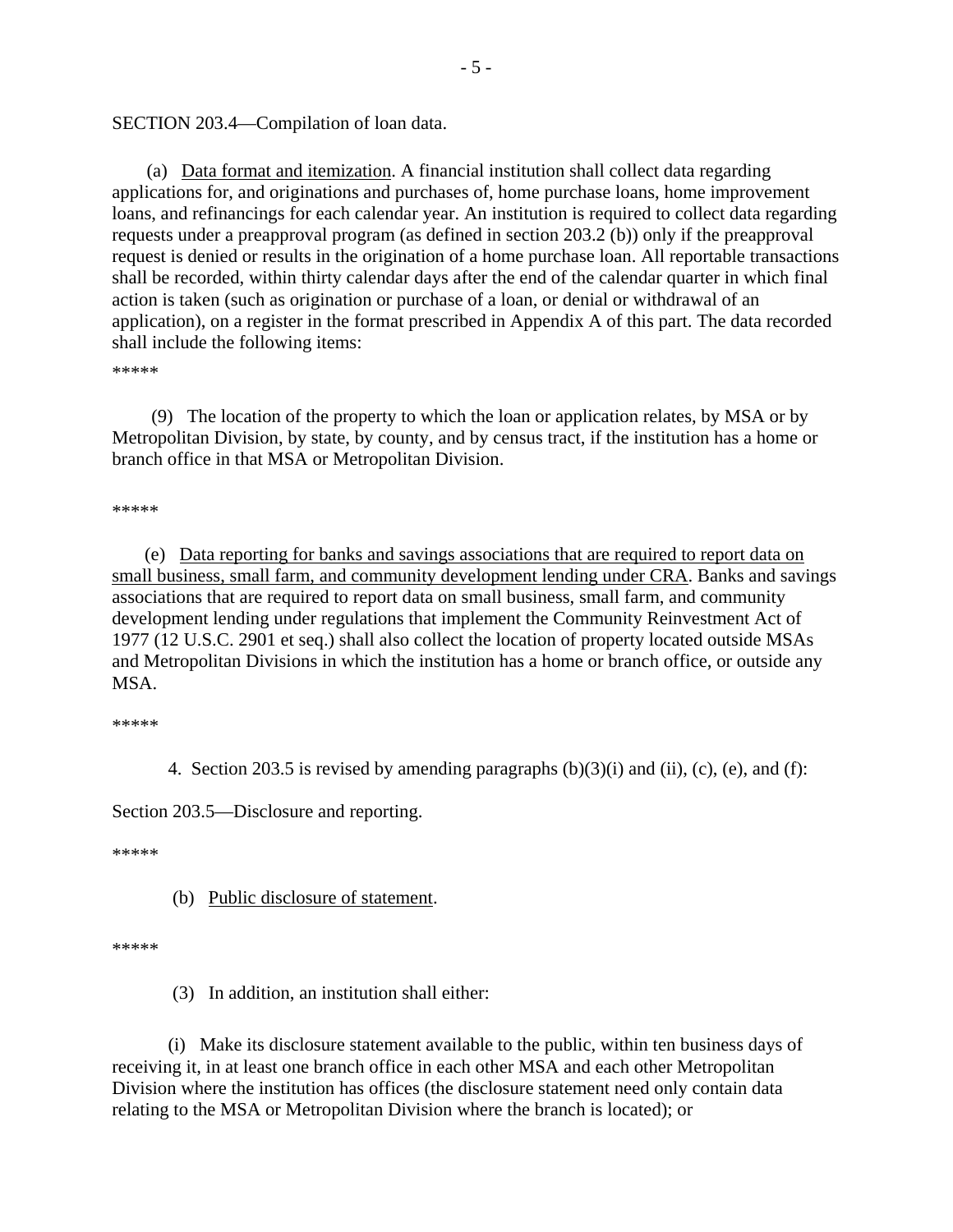(ii) Post the address for sending written requests in the lobby of each branch office in other MSAs and Metropolitan Divisions where the institution has offices; and mail or deliver a copy of the disclosure statement within fifteen calendar days of receiving a written request (the disclosure statement need only contain data relating to the MSA or Metropolitan Division for which the request is made). Including the address in the general notice required under paragraph (e) of this section satisfies this requirement.

#### \*\*\*\*\*

(c) Public disclosure of modified loan/application register. A financial institution shall make its loan/application register available to the public after removing the following information regarding each entry: the application or loan number, the date that the application was received, and the date action was taken. An institution shall make its modified register available following the calendar year for which the data are compiled, by March 31 for a request received on or before March 1, and within thirty calendar days for a request received after March 1. The modified register need only contain data relating to the MSA or Metropolitan Division for which the request is made.

#### \*\*\*\*\*

 (e) Notice of availability. A financial institution shall post a general notice about the availability of its HMDA data in the lobby of its home office and of each branch office located in an MSA and Metropolitan Division. An institution shall provide promptly upon request the location of the institution's offices where the statement is available for inspection and copying, or it may include the location in the lobby notice.

(f) Loan aggregation and central data depositories. Using the loan data submitted by financial institutions, the FFIEC will produce reports for individual institutions and reports of aggregate data for each MSA and Metropolitan Divison, showing lending patterns by property location, age of housing stock, and income level, sex, ethnicity, and race. These reports will be available to the public at central data depositories located in each MSA and Metropolitan Division. A listing of central data depositories can be obtained from the Federal Financial Institutions Examination Council, Washington, D.C. 20006.

5. Appendix A to Part 203 is amended by:

a. Revising Paragraph I.A.6.c.

b. Revising Paragraph I.C.

- c. Revising Paragraphs I.C.1., 3., 4., 5., and 6.
- d. Revising the Loan/Application Register.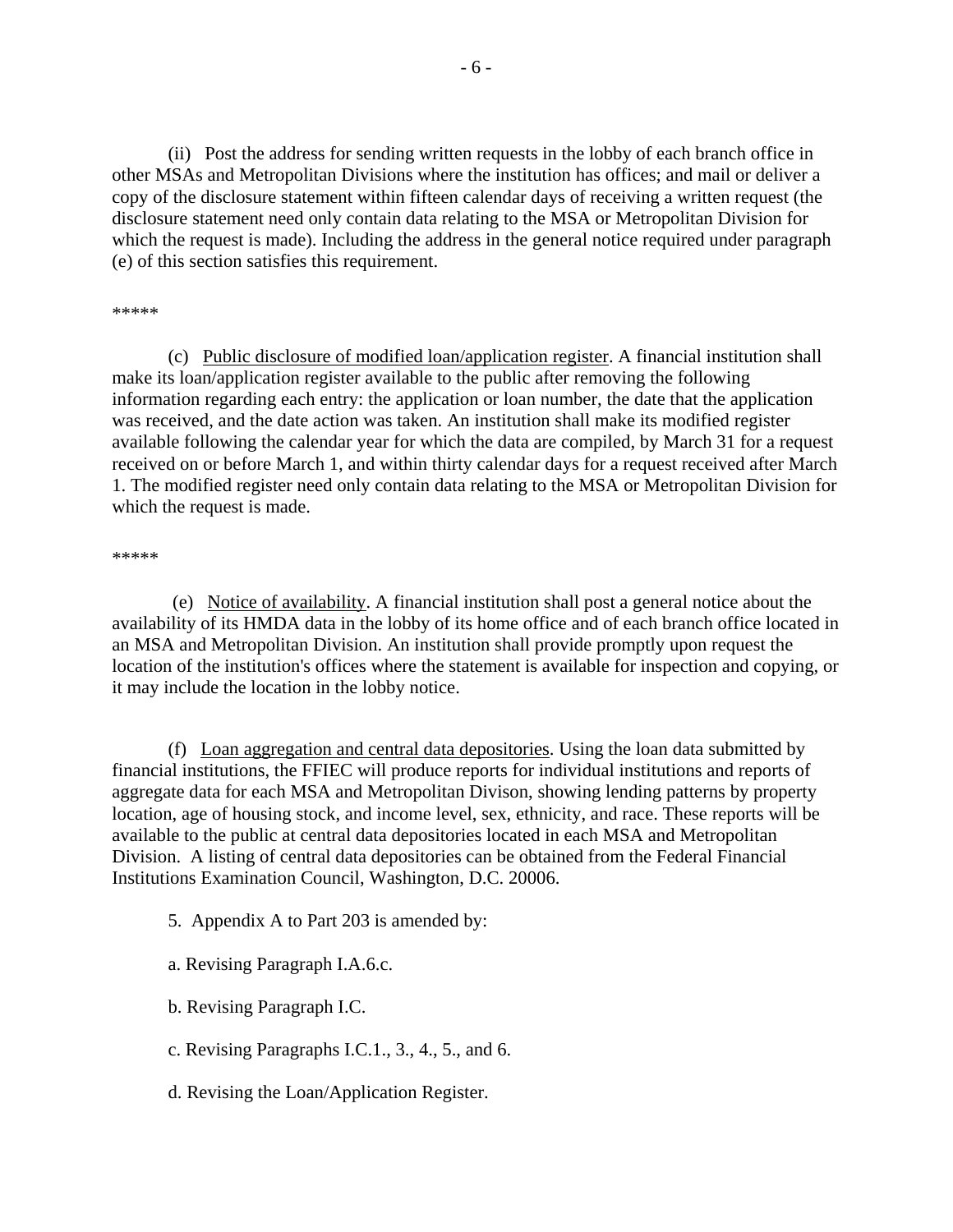## **APPENDIX A TO PART 203—FORM AND INSTRUCTIONS FOR COMPLETION OF HMDA LOAN/APPLICATION REGISTER**

I. Instructions for Completion of Loan/Application Register

A. Application or Loan Information.

\*\*\*\*\*

6. Owner Occupancy. Indicate whether the property to which the loan or loan application relates is to be owner-occupied as a principal residence by entering the applicable code from the following:

\*\*\*\*\*

Code 3—Not applicable

\*\*\*\*\*

c. Use Code 3 if the property to which the loan relates is a multifamily dwelling; is not located in an MSA; or is located in an MSA or an MD in which your institution has neither a home nor a branch office. Alternatively, at your institution's option, you may report the actual occupancy status, using Code 1 or 2 as applicable.

\*\*\*\*\*

C. Property Location. Except as otherwise provided, enter in these columns the applicable codes for the MSA, or the MD if the MSA is divided into MDs, state, county, and census tract to indicate the location of the property to which a loan relates.

1. MSA or Metropolitan Division. For each loan or loan application, enter the MSA, or the MD number if the MSA is divided into MDs. MSA and MD boundaries are defined by OMB; use the boundaries that were in effect on January 1 of the calendar year for which you are reporting. A listing of MSAs and MDs is available from your supervisory agency or the FFIEC.

\*\*\*\*\*

3. Census Tract. Indicate the census tract where the property is located. Notwithstanding paragraph 6, if the property is located in a county with a population of 30,000 or less in the 2000 Census, enter "NA" (even if the population has increased above 30,000 since 2000), or enter the census tract number. County population data can be obtained from the U.S. Census Bureau.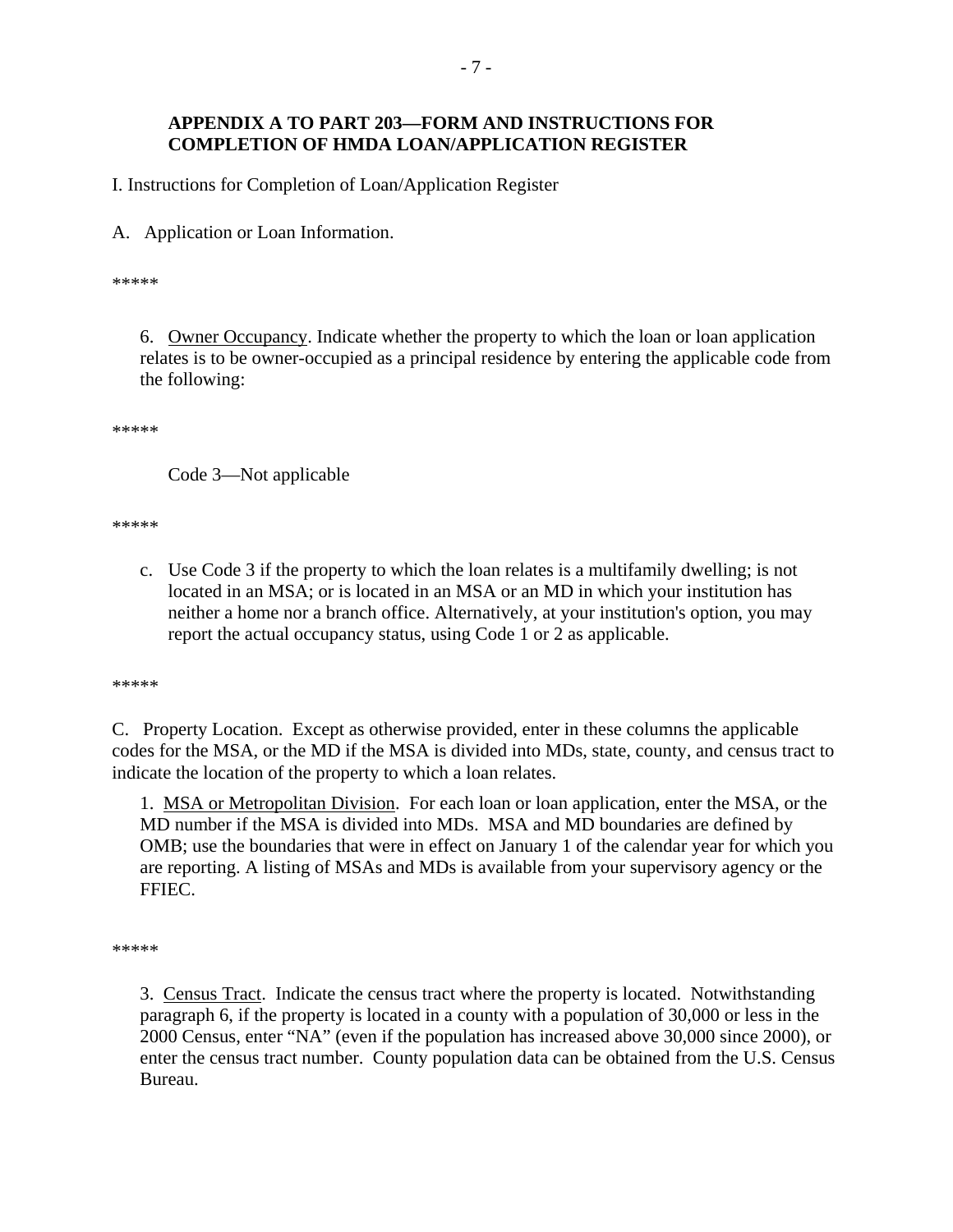4. Census Tract Number. For the census tract number, consult the resources provided by the U.S. Census Bureau or the FFIEC.

5. Property Located Outside MSAs or Metropolitan Divisions. For loans on property located outside the MSAs and MDs in which an institution has a home or branch office, or for property located outside of any MSA or MD, the institution may choose one of the following two options. Under option one, the institution may enter the MSA or MD, state and county codes and the census tract number; and if the property is not located in any MSA or MD, it may enter "NA" in the MSA or MD column. (Codes exist for all states and counties and numbers exist for all census tracts.) Under this first option, the codes and census tract number must accurately identify the property location. Under the second option, which is not available if paragraph 6 applies, an institution may enter "NA" in all four columns, whether or not the codes or numbers exist for the property location.

6. Data Reporting for Banks and Savings Associations Required to Report Data on Small Business, Small Farm, and Community Development Lending Under the CRA Regulations. If your institution is a bank or savings association that is required to report data under the regulations that implement the CRA, you must enter the property location on your HMDA/LAR even if the property is outside the MSAs or MDs in which you have a home or branch office, or is not located in any MSA.

\*\*\*\*\*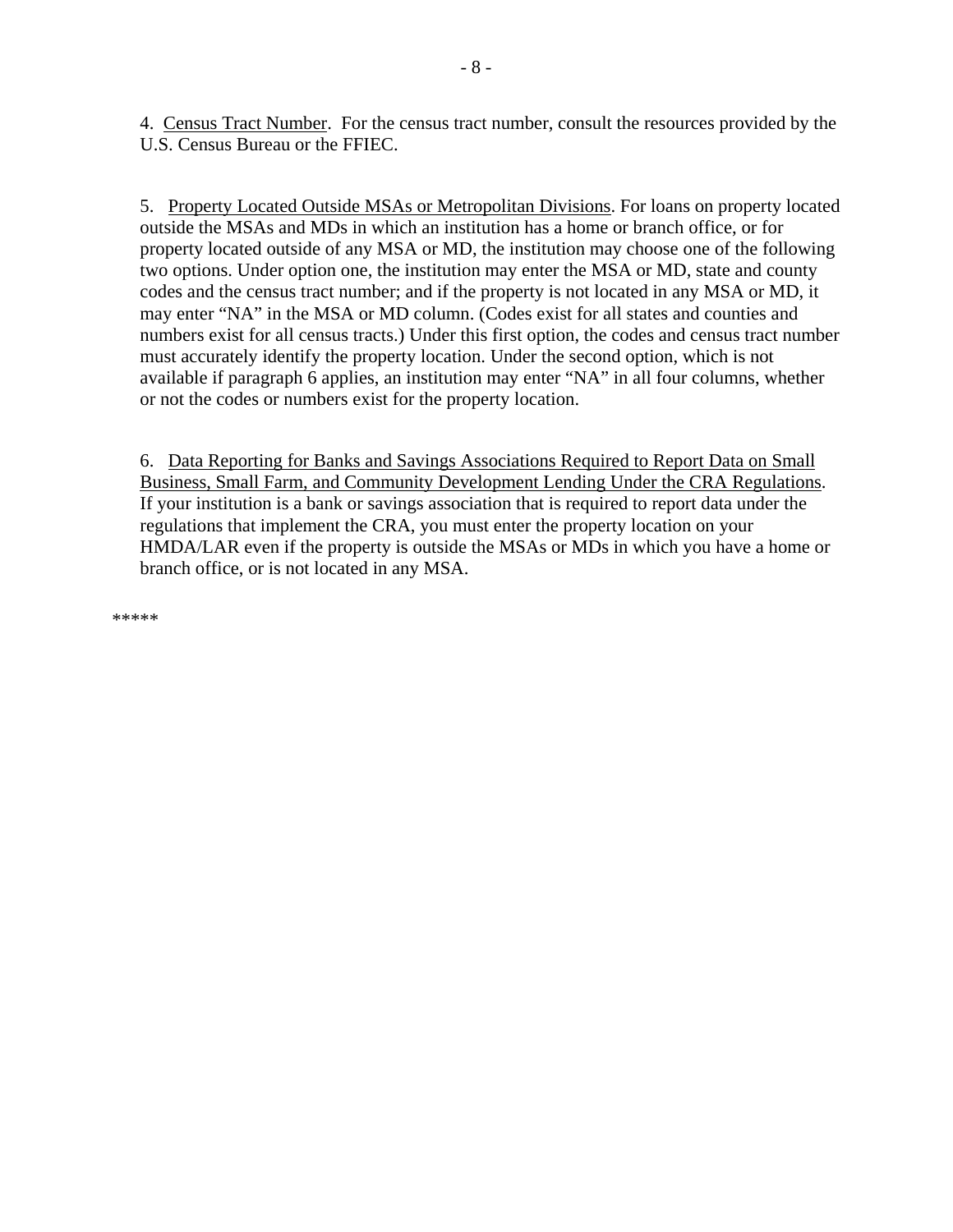# LOAN/APPLICATION REGISTER Page\_\_of\_\_

Name of Reporting Institution City, State, ZIP

#### Form FR HMDA–LAR

## Reporter's Identification Number

| Agency |
|--------|
| Code   |

| the control of the control of the control of the control of the control of the control of the control of the control of the control of the control of the control of the control of the control of the control of the control | _______ |  |  |  |
|-------------------------------------------------------------------------------------------------------------------------------------------------------------------------------------------------------------------------------|---------|--|--|--|

| Gross<br>Loan<br>Ethnicity<br>Race<br>Sex<br>Annual<br>Type of Reasons<br>Date<br>Five-<br>Two-   Three-<br>Amount<br>Income  <br>Digit<br>Six-Digit<br>Application<br>Prop-<br>Pre-<br>Digit<br>Digit<br>Pur-<br>Owner<br>in<br>in<br>for<br>$erly$ Pur-<br>MSA/MD<br>Thou-<br>State   County<br>Application or<br>Received<br>Loan<br>Occu-<br>Date<br>Census<br>thou-<br>chaser<br>Denial<br>HOEPA Lien<br>ap-<br>CA<br>CA<br>A   CA<br>$\mathsf{A}$<br>$\overline{A}$<br>Code   Code<br>Type<br>Type pose pancy<br>proval Type<br>Number<br>Rate Spread<br>Status   Status<br><b>Loan Number</b><br>(mm/dd/ccyy)<br>sands<br>(mm/dd/ccyy)<br>Tract<br>sands   of Loan   (optional)<br>Example of Loan Originated Following Preapproval<br>65   1   1   02/22/2004   47894   51   059   4 $_2$ 1   9 $_1$ 8   5<br>$\overline{7}$<br>$\overline{\mathbf{2}}$<br> 01/15/2004 1 1 1 <br>5 <sup>5</sup><br>$ 3 5 $     $ 8 $        <br> 1 5 24<br>$\mathbf{1}$<br>$\overline{\mathbf{2}}$<br>$\mathbf{N}_1 \mathbf{A}_{1 \cdot 1}$<br>Example of Preapproval Request Denied<br>$15, 6, 7, 8, 9, 0, 4, 3, 2, 1, -1, 2, 3, 4, 0, 9, 8, 7, 6, 5$<br>$\overline{\mathbf{2}}$<br>$\overline{\mathbf{2}}$<br>$ 3 $       $ 2 $         $ 1 $   $ 40 $<br>$\overline{\mathbf{0}}$<br>$1,3  N A_{1+1}$<br>$\overline{\mathbf{2}}$<br>Example of Application Denied Following<br>Preapproval |              |
|--------------------------------------------------------------------------------------------------------------------------------------------------------------------------------------------------------------------------------------------------------------------------------------------------------------------------------------------------------------------------------------------------------------------------------------------------------------------------------------------------------------------------------------------------------------------------------------------------------------------------------------------------------------------------------------------------------------------------------------------------------------------------------------------------------------------------------------------------------------------------------------------------------------------------------------------------------------------------------------------------------------------------------------------------------------------------------------------------------------------------------------------------------------------------------------------------------------------------------------------------------------------------------------------------------------------------------------------------------------------------------------|--------------|
|                                                                                                                                                                                                                                                                                                                                                                                                                                                                                                                                                                                                                                                                                                                                                                                                                                                                                                                                                                                                                                                                                                                                                                                                                                                                                                                                                                                      |              |
|                                                                                                                                                                                                                                                                                                                                                                                                                                                                                                                                                                                                                                                                                                                                                                                                                                                                                                                                                                                                                                                                                                                                                                                                                                                                                                                                                                                      |              |
|                                                                                                                                                                                                                                                                                                                                                                                                                                                                                                                                                                                                                                                                                                                                                                                                                                                                                                                                                                                                                                                                                                                                                                                                                                                                                                                                                                                      |              |
|                                                                                                                                                                                                                                                                                                                                                                                                                                                                                                                                                                                                                                                                                                                                                                                                                                                                                                                                                                                                                                                                                                                                                                                                                                                                                                                                                                                      | $\mathbf{1}$ |
|                                                                                                                                                                                                                                                                                                                                                                                                                                                                                                                                                                                                                                                                                                                                                                                                                                                                                                                                                                                                                                                                                                                                                                                                                                                                                                                                                                                      | $\mathbf{1}$ |
|                                                                                                                                                                                                                                                                                                                                                                                                                                                                                                                                                                                                                                                                                                                                                                                                                                                                                                                                                                                                                                                                                                                                                                                                                                                                                                                                                                                      |              |
| 50   1   3 $ 04/30/2004 11500 01 015 0 012 1 . 0 0 $<br>$ 0 1 2 3 4 5 6 7 8 9 -19 8 7 6 5 4 3 2 1 0 $<br> 03/20/2004 1 1 1 1<br>$\overline{\mathbf{2}}$<br>$ 5 $ $ 1 $ $ 3 $ $ 1 $<br>$\vert 2 \vert 1 \vert 30$<br>$\overline{\mathbf{0}}$<br>$ 4,5 N A_{1}$<br>$\mathbf{1}$<br>$\mathbf{1}$                                                                                                                                                                                                                                                                                                                                                                                                                                                                                                                                                                                                                                                                                                                                                                                                                                                                                                                                                                                                                                                                                        | $\mathbf{1}$ |
| $1 - 1 - 1 - 1 + 1 - 1$<br>$-1$ $-1$ $-1$ $-1$ $-$<br>$1 - 1 - 1 - 1$<br>$1 - 1 - 1 - 1$<br>.                                                                                                                                                                                                                                                                                                                                                                                                                                                                                                                                                                                                                                                                                                                                                                                                                                                                                                                                                                                                                                                                                                                                                                                                                                                                                        |              |
| $1 - 1 - 1 - 1$<br>$1 - 1 - 1 - 1 - 1 - 1$<br>$1 - 1 - 1 - 1$<br>$1 - 1 - 1 - 1$<br>$1 - 1 - 1 - 1$                                                                                                                                                                                                                                                                                                                                                                                                                                                                                                                                                                                                                                                                                                                                                                                                                                                                                                                                                                                                                                                                                                                                                                                                                                                                                  |              |
| $-1$ $-1$ $-1$ $-1$<br>$1 - 1 - 1 - 1 - 1 - 1$<br>$1 - 1 - 1 - 1$<br>$1 - 1 - 1 - 1$                                                                                                                                                                                                                                                                                                                                                                                                                                                                                                                                                                                                                                                                                                                                                                                                                                                                                                                                                                                                                                                                                                                                                                                                                                                                                                 |              |
| $-1$ $-1$ $-1$ $-1$<br>$1 - 1 - 1 - 1 - 1 - 1$<br>$-1$ $-1$ $-1$<br>$1 - 1 - 1 - 1$                                                                                                                                                                                                                                                                                                                                                                                                                                                                                                                                                                                                                                                                                                                                                                                                                                                                                                                                                                                                                                                                                                                                                                                                                                                                                                  |              |
| $1 - 1 + 1 - 1$<br>$1 - 1 - 1 - 1 - 1 - 1$<br>$-1$ $-1$ $-1$ $-1$<br>$1 - 1 - 1 - 1$                                                                                                                                                                                                                                                                                                                                                                                                                                                                                                                                                                                                                                                                                                                                                                                                                                                                                                                                                                                                                                                                                                                                                                                                                                                                                                 |              |
| $-1$ $-1$ $-1$ $-1$<br>$1 - 1 - 1 - 1$<br>$1 - 1 - 1 - 1 - 1 - 1$<br>$1 - 1 - 1 - 1$                                                                                                                                                                                                                                                                                                                                                                                                                                                                                                                                                                                                                                                                                                                                                                                                                                                                                                                                                                                                                                                                                                                                                                                                                                                                                                 |              |
| $\begin{array}{c} \hline \end{array} \qquad \begin{array}{c} \hline \end{array} \qquad \begin{array}{c} \hline \end{array} \qquad \begin{array}{c} \hline \end{array} \qquad \begin{array}{c} \hline \end{array} \qquad \begin{array}{c} \hline \end{array} \qquad \begin{array}{c} \hline \end{array} \qquad \begin{array}{c} \hline \end{array} \qquad \begin{array}{c} \hline \end{array} \qquad \begin{array}{c} \hline \end{array} \qquad \begin{array}{c} \hline \end{array} \qquad \begin{array}{c} \hline \end{array} \qquad \begin{array$<br>$1 - 1 - 1 - 1$<br>1 1 1 1 1 1 1 1 1 1 1 1 1 1 1<br>$1 - 1 - 1 - 1$<br>111111<br>$1 - 1 - 1 - 1$                                                                                                                                                                                                                                                                                                                                                                                                                                                                                                                                                                                                                                                                                                                               |              |
| $1 - 1 - 1 - 1$<br>$1 - 1 - 1 - 1$<br>$1 - 1 + 1 - 1$<br>$1 - 1 - 1 - 1 - 1 - 1$                                                                                                                                                                                                                                                                                                                                                                                                                                                                                                                                                                                                                                                                                                                                                                                                                                                                                                                                                                                                                                                                                                                                                                                                                                                                                                     |              |
| $-1$ $-1$ $-1$ $-1$ $-1$<br>$1 - 1 - 1 - 1$<br>$-1 - 1 - 1 - 1$<br>111111<br>$1 - 1 - 1 - 1$<br>,,,,,,,,,,,,,                                                                                                                                                                                                                                                                                                                                                                                                                                                                                                                                                                                                                                                                                                                                                                                                                                                                                                                                                                                                                                                                                                                                                                                                                                                                        |              |
| $\mathbf{1}$ $\mathbf{1}$ $\mathbf{1}$ $\mathbf{1}$<br>$1 - 1 - 1 - 1 - 1 - 1$<br>.<br>$1 - 1 - 1 - 1$<br>$1 - 1 - 1 - 1$                                                                                                                                                                                                                                                                                                                                                                                                                                                                                                                                                                                                                                                                                                                                                                                                                                                                                                                                                                                                                                                                                                                                                                                                                                                            |              |
| $1 - 1 + 1 - 1$<br>$1 - 1 - 1 - 1 - 1 - 1$<br>$-1$ $-1$ $-1$ $-1$<br>$1 - 1 - 1 - 1$                                                                                                                                                                                                                                                                                                                                                                                                                                                                                                                                                                                                                                                                                                                                                                                                                                                                                                                                                                                                                                                                                                                                                                                                                                                                                                 |              |
| $1 - 1 - 1 - 1 - 1 - 1$<br>$-1$ $-1$ $-1$ $-1$<br>$1 - 1 + 1 - 1$<br>$1 - 1 - 1 - 1$<br>1 1 1 1 1 1 1<br>11111111111111                                                                                                                                                                                                                                                                                                                                                                                                                                                                                                                                                                                                                                                                                                                                                                                                                                                                                                                                                                                                                                                                                                                                                                                                                                                              |              |
| $1 - 1 - 1 - 1$<br>$1 - 1 - 1 - 1 - 1 - 1$<br>$-1$ $-1$ $-1$ $-1$<br>$-1$ $-1$ $-1$ $-1$                                                                                                                                                                                                                                                                                                                                                                                                                                                                                                                                                                                                                                                                                                                                                                                                                                                                                                                                                                                                                                                                                                                                                                                                                                                                                             |              |
| $1 - 1 - 1 - 1$<br>$1 - 1 - 1 - 1$<br>$1 - 1 - 1 - 1$<br>1 1 1 1 1 1 1 1                                                                                                                                                                                                                                                                                                                                                                                                                                                                                                                                                                                                                                                                                                                                                                                                                                                                                                                                                                                                                                                                                                                                                                                                                                                                                                             |              |
| $1 - 1 - 1 - 1$<br>$1 - 1 - 1 - 1$<br>$1 - 1 - 1 - 1 - 1 - 1$<br>$1 - 1 - 1 - 1$<br>1 1 1 1 1 1 1 1 1 1 1<br>1111111111111                                                                                                                                                                                                                                                                                                                                                                                                                                                                                                                                                                                                                                                                                                                                                                                                                                                                                                                                                                                                                                                                                                                                                                                                                                                           |              |
| $1 - 1 - 1 - 1 - 1 - 1$<br>$1 - 1 - 1 - 1$<br>$1 - 1 - 1 - 1$<br>1 1 1 1 1 1 1 1<br>$1 - 1 - 1 - 1$<br>.                                                                                                                                                                                                                                                                                                                                                                                                                                                                                                                                                                                                                                                                                                                                                                                                                                                                                                                                                                                                                                                                                                                                                                                                                                                                             |              |
| $1 + 1 + 1 + 1 + 1$<br>$1 - 1 - 1 - 1$<br>$1 - 1 = 1 - 1$                                                                                                                                                                                                                                                                                                                                                                                                                                                                                                                                                                                                                                                                                                                                                                                                                                                                                                                                                                                                                                                                                                                                                                                                                                                                                                                            |              |
| $1 - 1 - 1 - 1$                                                                                                                                                                                                                                                                                                                                                                                                                                                                                                                                                                                                                                                                                                                                                                                                                                                                                                                                                                                                                                                                                                                                                                                                                                                                                                                                                                      |              |
| $1 - 1 - 1 - 1$<br>1 1 1 1 1 1 1 1<br>$1 - 1 - 1 - 1$<br>$1 - 1 - 1 - 1$<br>$-1$ , $-1$ , $-1$ , $-1$<br>$1 - 1 - 1 - 1$<br>$-1 - 1 - 1 - 1$<br>,,,,,,,,,,,,,,,,,,,,,,,,<br>$1 - 1 - 1 - 1 - 1 - 1$                                                                                                                                                                                                                                                                                                                                                                                                                                                                                                                                                                                                                                                                                                                                                                                                                                                                                                                                                                                                                                                                                                                                                                                  |              |

All columns (except Reasons for Denial) must be completed for each entry. See the instructions for details.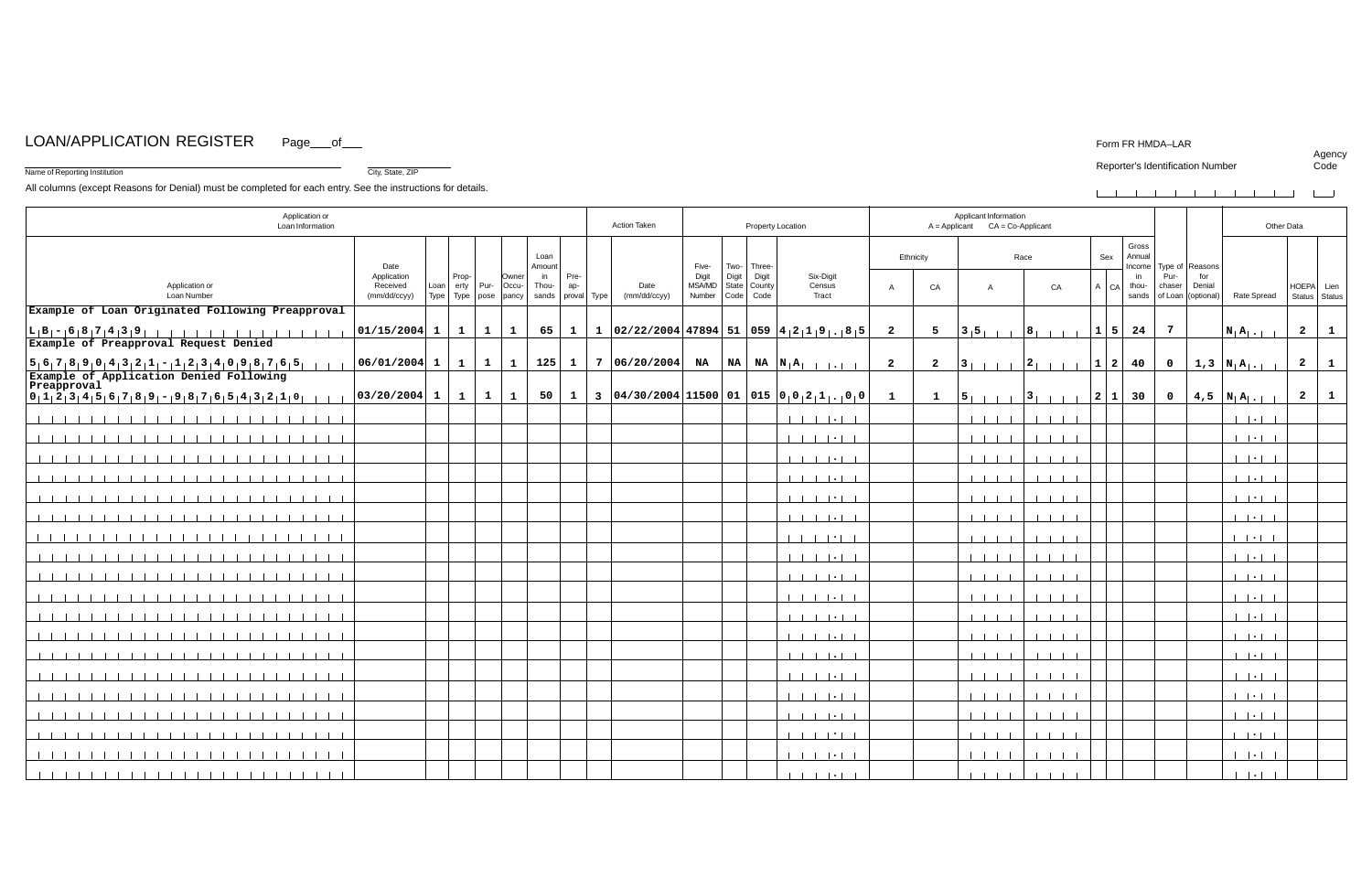6.In Supplement I to part 203:

a. Under section 203.2 Definitions,  $2(c)$  Branch Office, paragraphs 2. and 3. are revised.

b. Under section 203.2 Definitions, 2(e) Financial Institution, paragraph 2. is revised.

c. Under section 203.2 Definitions, a new paragraph title  $2(i)$  Metropolitan Statistical Areas and Metropolitan Divisions is added, and a new paragraph 1. is added.

d. Under section 203.4 Compilation of Loan Data,  $4(a)(9)$  Property Location, paragraph 3. is revised.

e. Under section 203.5 Disclosure and Reporting, 5(a) Reporting to Agency, paragraphs 4. and 8. are revised.

## **SUPPLEMENT I to PART 203—STAFF COMMENTARY**

\*\*\*\*\*

Section 203.2 Definitions

\*\*\*\*\*

2(c) Branch office.

\*\*\*\*\*

2. Depository institution. A branch of a depository institution does not include a loanproduction office, the office of an affiliate, or the office of a third party such as a loan broker. (But see Appendix A, paragraph I.C.6, which requires certain depository institutions to report property location even for properties located outside those MSAs or Metropolitan Divisions in which the institution has a home or branch office.)

3. Nondepository institution. For a nondepository institution, "branch office" does not include the office of an affiliate or other third party such as a loan broker. (But note that certain nondepository institutions must report property location even in MSAs or Metropolitan Divisions where they do not have a physical location.)

\*\*\*\*\*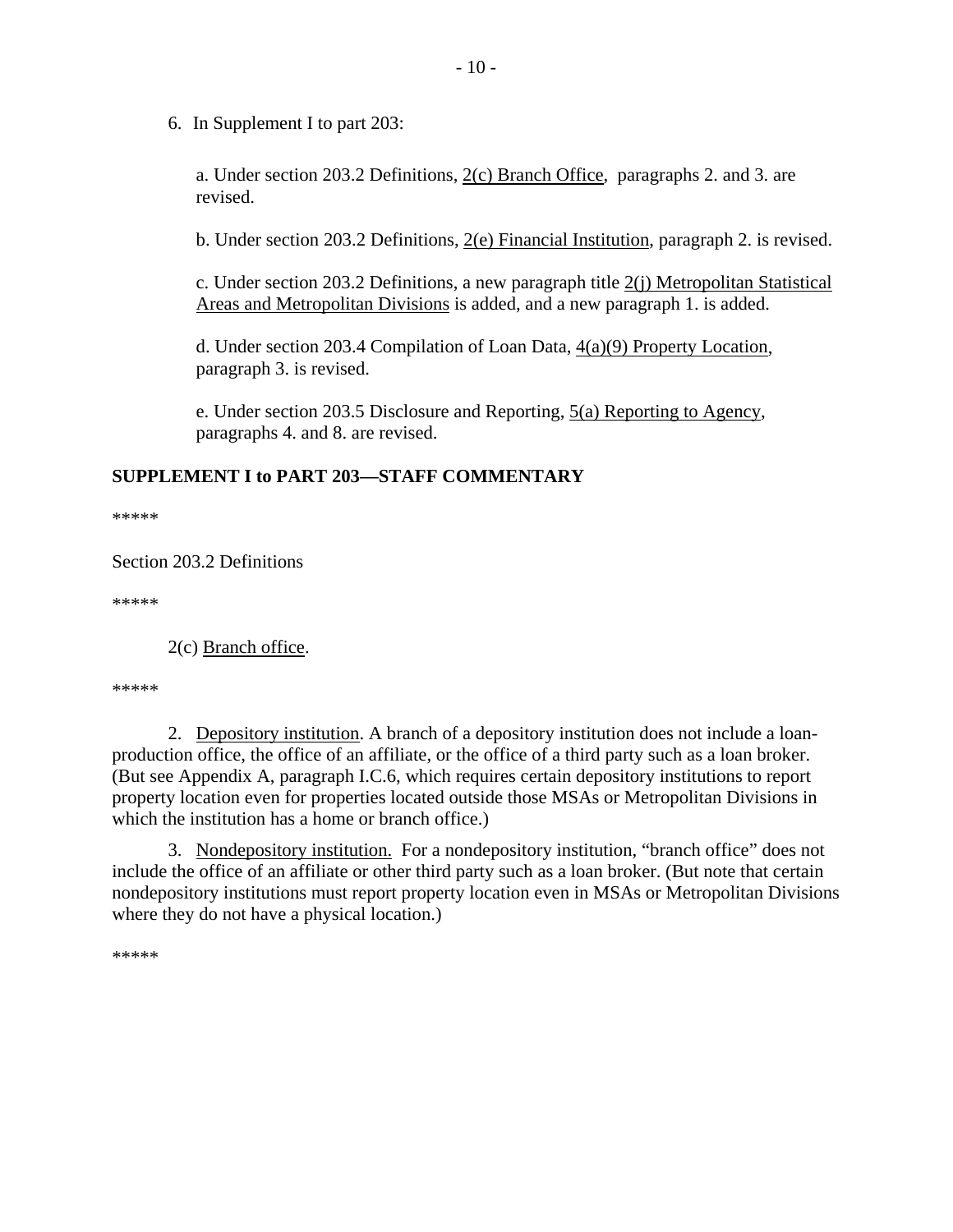## 2(e) Financial Institution

\*\*\*\*\*

 2. Adjustment of exemption threshold for depository institutions. For data collection in 2004, the asset-size exemption threshold is \$33 million. Depository institutions with assets at or below \$33 million are exempt from collecting data for 2004.

\*\*\*\*\*

## 2(j) Metropolitan Statistical Areas and Metropolitan Divisions

1. Use of terms "Metropolitan Statistical Area" and "Metropolitan Division." The U.S. Office of Management and Budget defines Metropolitan Statistical Areas and Metropolitan Divisions to provide nationally consistent definitions for collecting, tabulating, and publishing Federal statistics for a set of geographic areas. OMB divides every Metropolitan Statistical Area (MSA) with a population of 2.5 million or more into Metropolitan Divisions (MDs); MSAs with populations under 2.5 million population are not so divided. 67 FR 82228 (December 27, 2000). For all purposes under Regulation C, if an MSA is divided by OMB into MDs, the appropriate geographic unit to be used is the MD; if an MSA is not so divided by OMB into MDs, the appropriate geographic unit to be used is the MSA.

\*\*\*\*\*

Section 203.4 Compilation of Loan Data

\*\*\*\*\*

4(a)(9) Property location.

\*\*\*\*\*

3. Property location—loans purchased from another institution. The requirement to report the property location by census tract in an MSA or Metropolitan Division where the institution has a home or branch office applies not only to loan applications and originations but also to loans purchased from another institution. This includes loans purchased from an institution that did not have a home or branch office in that MSA or Metropolitan Division and did not collect the property-location information.

\*\*\*\*\*